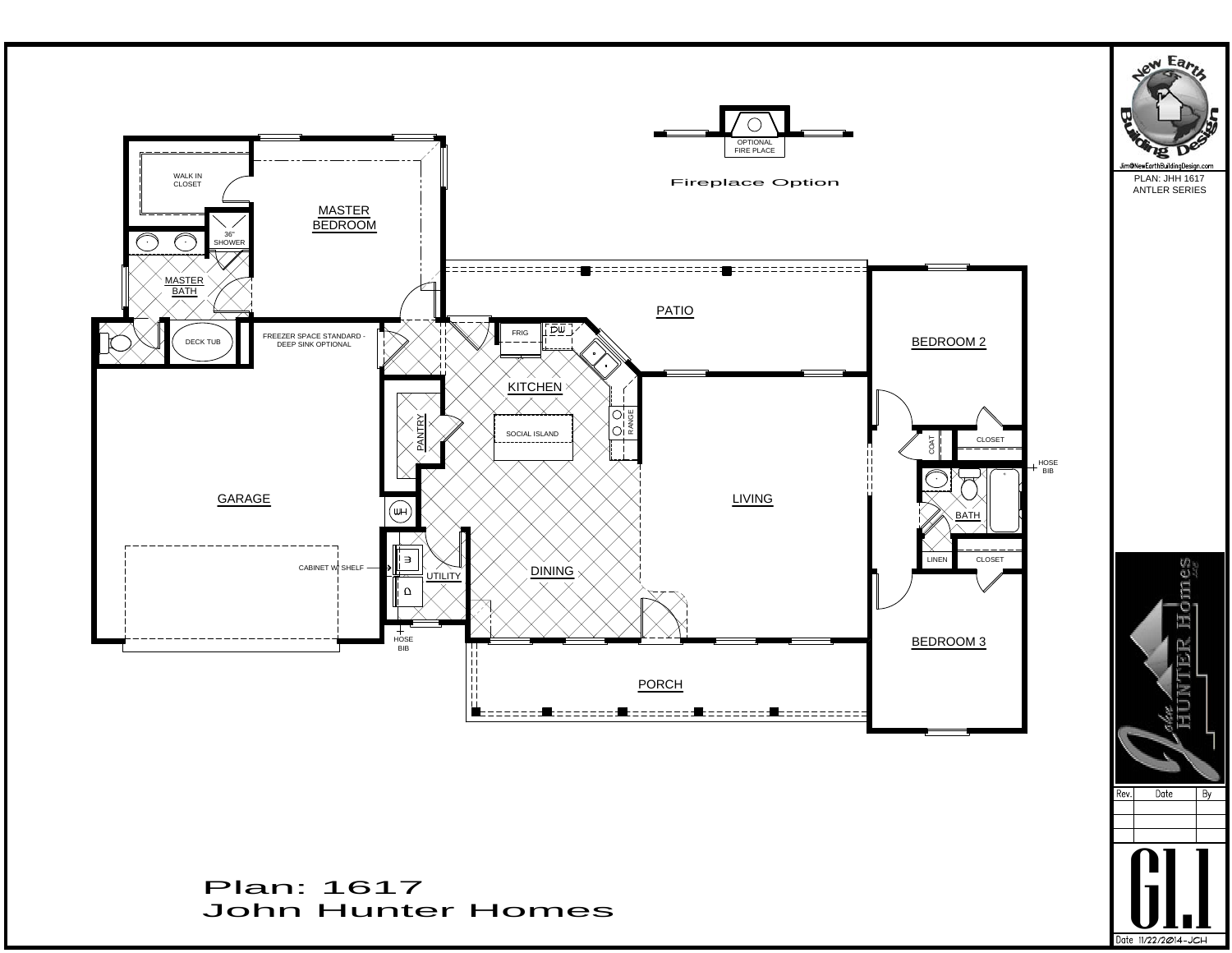



|                        |                   | 5.             | Ext        |
|------------------------|-------------------|----------------|------------|
| AREA<br><b>AC AREA</b> | <u>SF</u><br>1617 | 6.             | Ext<br>boa |
| GARAGE<br><b>PORCH</b> | 509<br>184        |                | ele        |
| <b>PATIO</b>           | 207               |                | R6         |
| UNDER ROOF             | 2517              | 7 <sub>1</sub> | Into       |
| <b>MASONRY</b>         | 82%               |                | boa        |
|                        |                   | ⌒              | .          |

## **GENERAL NOTES:**

- **GENERAL NOTES:**<br>
1. Home shall be constructed in accordance with 2009 International<br>
Residential Code (IRC) and comply with all amendments in force at the<br>
time of construction. The general contractor is responsible for v Residential Code (IRC) and comply with all amendments in force at the time of construction. The general contractor is responsible for verifying all requirements with the authority having jurisdiction (AHJ). **EENERAL NOTES:**<br>
1. Home shall be constructed in accordance with 2009 International<br>
Residential Code (IRC) and comply with all amendments in force at the<br>
time of construction. The general contractor is responsible for **GENERAL NOTES:**<br>
1. Home shall be constructed in accordance with 2009 International<br>
Residential Code (IRC) and comply with all amendments in force at the<br>
time of construction. The general contractor is responsible for 1. Home shall be constructed in accordance with 2009 International<br>
Residential Code (IRC) and comply with all amendments in force at the<br>
time of construction. The general contractor is responsible for verifying all<br>
req
- designed and sealed by a professional engineer or architect licensed to Rev. Date practice in the state of Texas. time of construction. The general contractor is responsible to<br>requirements with the authority having jurisdiction (AHJ).<br>2. These plans do not include a foundation design. All foundation<br>designed and sealed by a professio
- to beginning construction.
- of interior wall plates.
- 
- Frame plane and shall be constructed using 2x studs with the IRC Section<br>
16. These plans do not include a foundation design. All foundations are to be<br>
designed and sealed by a professional engineer or architect licensed board (GWB) on interior with exterior sheathing and siding per exterior elevations. All framing and fasteners shall comply with the IRC Section R602. 7. Interior walls shall be constructed using 2x studs with 1/2" gypsum wall<br>
1. Herming dimensions are from outside edge of exterior wall plates to edge<br>
1. Exterior wall plates.<br>
5. Exterior walls shall be constructed usi Framing dimensions are from outside edge of exterior wall plates to edge<br>of interior wall plates.<br>5. Exterior walls shall be constructed using 2x studs with 1/2" gypsum wall<br>board (GWB) on interior with exterior sheathing 9. Exterior wall openings are dimensioned to centers.<br>
9. Exterior walls shall be constructed using 2x studs with 1/2" gypsum wall<br>
board (GWB) on interior with exterior sheathing and siding per exterior<br>
elevations. All f
- 7. Interior walls shall be constructed using 2x studs with 1/2" gypsum wall 82% board (GWB) both sides, unless noted otherwise.
- Note: Elevations C & D End 8. HVAC design and thermal calculations shall be completed by others.
- gables are not included in 9. All electrical installations shall be in accordance with the 2011 NEC.





masonry calculation.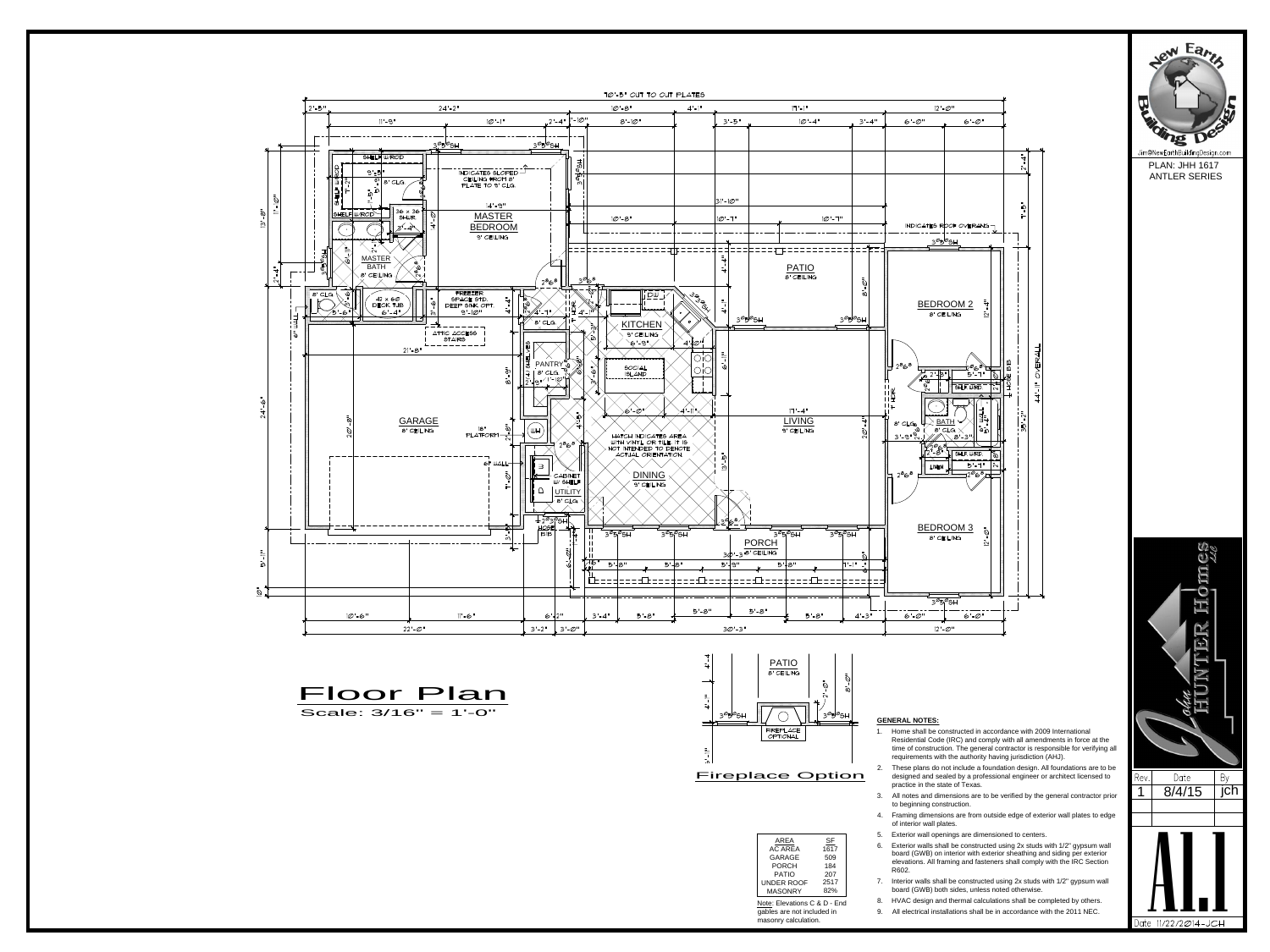